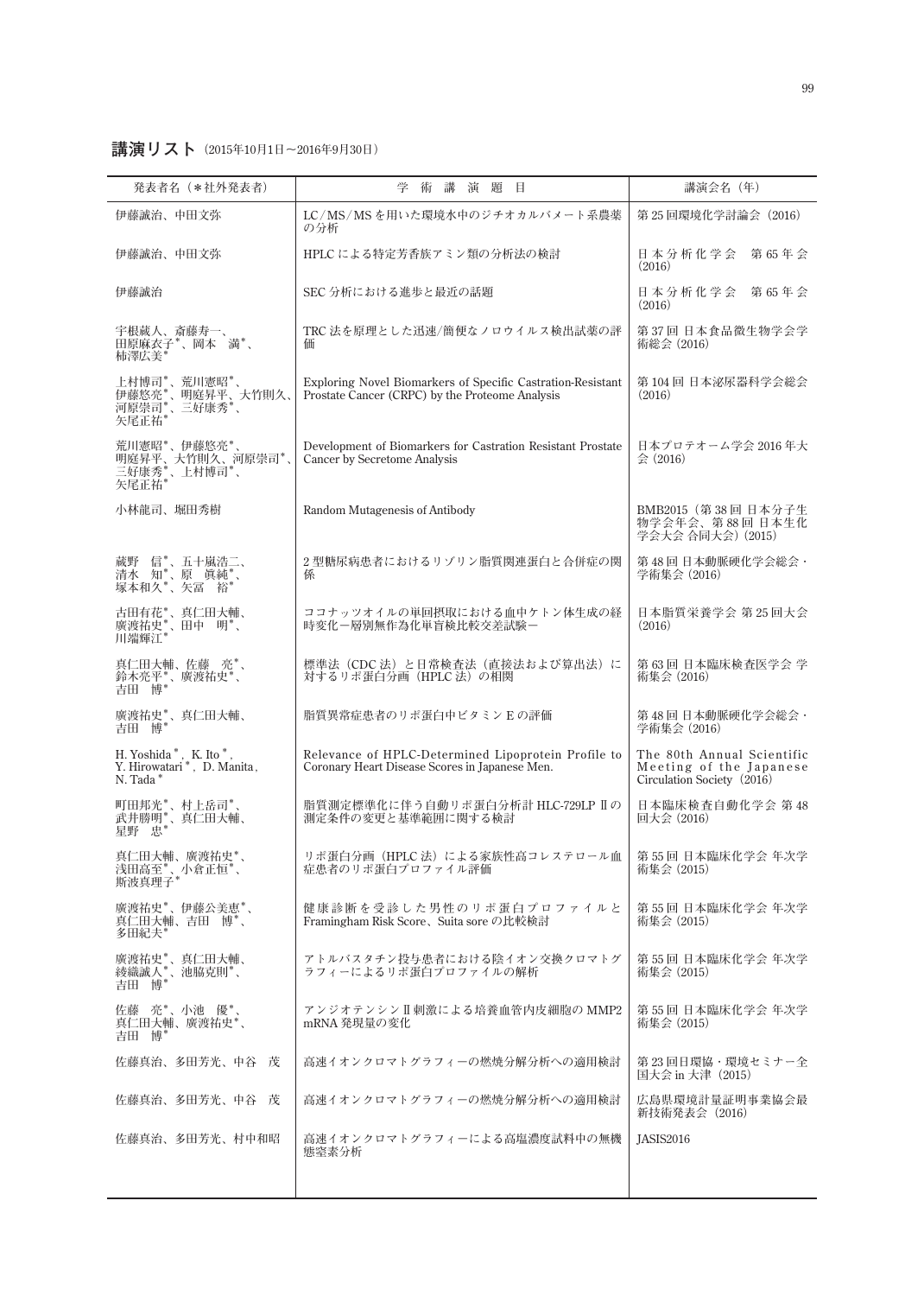| 発表者名(*社外発表者)                                                                                      | 学<br>術<br>講<br>演<br>題<br>目                                                                                                               | 講演会名 (年)                                                                                                          |
|---------------------------------------------------------------------------------------------------|------------------------------------------------------------------------------------------------------------------------------------------|-------------------------------------------------------------------------------------------------------------------|
| 大森俊昂、荒木康祐、村中和昭、<br>中谷 茂                                                                           | 抗体医薬品製造におけるダウンストリーム工程の効率化                                                                                                                | 化学工学会 第48回秋季大会<br>(2016)                                                                                          |
| 亨、小林秀峰、荒木康祐、<br>田中<br>中谷<br>茂                                                                     | 抗体及び低分子化抗体精製向け新規プロテインLアフィニ<br>ティー充てん剤の機能評価                                                                                               | 第 68 回 日本生物工学会大会<br>(2016)                                                                                        |
| 智、奥村晴美、<br>大森俊昂、藤井<br>荒木康祐、中谷<br>茂                                                                | 新規プロテイン A カラムによる免疫グロブリンの迅速定量                                                                                                             | 第68回日本生物工学会大会<br>(2016)                                                                                           |
| K. Araki, S. Fujii, H. Okumura,<br>S. Nakatani                                                    | High-throughput analysis of immunoglobulin G using a Protein<br>A analytical HPLC column                                                 | Antibody-based Bio-Therapeutic<br>Forum 2016                                                                      |
| K. Araki, H. Kobayashi,<br>S. Nakatani                                                            | Novel Protein L-based chromatography resin for a affinity<br>purification of antibodies and their fragments                              | Antibody-based Bio-Therapeutic<br>Forum 2016                                                                      |
| H. Kobayashi, K. Araki,<br>S. Nakatani                                                            | Novel Protein L-based chromatography resin for affinity<br>purification of antibodies and antibody fragments                             | <b>PREP 2016</b>                                                                                                  |
| 小林秀峰、荒木康祐、中谷<br>茂                                                                                 | Development of new affinity chromatography resin<br>'TOYOPEARL AF-rProtein L-650F" for low molecular weight<br>antibodies                | 第16回日本蛋白質科学会年会<br>(2016)                                                                                          |
| H. Okumura, S. Fujii, K. Araki,<br>S. Nakatani                                                    | Fast quantification of immunoglobulin G using a new Protein A<br>analytical column                                                       | <b>HPLC 2016</b>                                                                                                  |
| A. Chakrabarti *, S. Fujii,<br>K. Araki, S. Nakatani                                              | Fast quantification of immunoglobulin G using a new Protein A<br>analytical column                                                       | Pittcon 2016                                                                                                      |
| H. Kobayashi, H. Okumura,<br>K. Araki, S. Nakatani                                                | Novel functional cation exchanger with sulfate group                                                                                     | 第 15 回バイオ分離シンポジウム<br>(2015)                                                                                       |
| H. Kobayashi, H. Okumura,<br>K. Araki, S. Nakatani                                                | Novel functional cation exchanger with sulfate group                                                                                     | 第 15 回バイオ分離シンポジウム<br>(2015)                                                                                       |
| 田村純子*、飯沼久恵*<br>塚本充雄*、福島慶久*<br>中村圭介*、島田 竜*<br>土屋剛史*、藤井正一*<br>野澤慶次郎*、松田圭二*<br>最上聡文、橋口陽二郎*           | Clinical impact and molecular characteristics of circulating<br>tumor cells (CTCs) in patients with colorectal cancer                    | 第74回日本癌学会学術総会<br>(2015)                                                                                           |
| 澤田武志*、高津正子*<br>鈴木智子*、秋元茉莉*、<br>森本篤史、金政佑典*<br>下山 達*、小室泰司*<br>山下年成*、前田義治*<br>二見 達、小泉史明*             | Circulating tumor cells as a potential sample for proof of<br>concept studies in drug development                                        | 第74回日本癌学会学術総会<br>(2015)                                                                                           |
| T. Tanaka, Y. Asaoka, N. Kizu,<br>S. Nishiyama, M. Aoki, S. Ooe,<br>Y. Terao, N. Yamanaka, T. Ide | Glycoform-based separation of antibody using Fc receptor<br>immobilized affinity resin                                                   | 第15回バイオ分離シンポジウム<br><b>BSSS 2015</b>                                                                               |
| 田中 亨、朝岡義晴、木津奈都子、<br>西山しずか、青木 大、<br>井出輝彦                                                           | 抗体医薬品分離用 Fc レセプター固定化ゲルの開発と分離性<br>能評価                                                                                                     | 第2回 FcR 研究フォーラム 2015                                                                                              |
| 亨、朝岡義晴、木津奈都子、<br>田中<br>青木<br>大、西山しずか、<br>井出輝彦                                                     | Fc レセプターを用いた新規抗体医薬品用アフィニティ分離<br>剤の開発                                                                                                     | 第 67 回日本生物工学会大会<br>(2015)                                                                                         |
| H. Funakubo*, H. Chiba,<br>K. Tada*, T. Furukawa,<br>T. Yamamoto, T. Yotsuya,<br>N. Oshima        | Low Temperature MOCVD deposition of $Ta_2O_5$ with good<br>dielectric property from Ta( $N^tBu$ ) ( $O^tBu$ ) <sub>3</sub> and $O_2$     | The 9th International Conference<br>on the Science and Technology<br>for Advanced Ceramics (2015)                 |
| 鈴木智子*、澤田武志*、<br>森本篤史、下山 達*<br>泰浩*、田村研治*、<br>洪<br>田村友秀*<br>*、二見 達、<br>岡野栄之*、小泉史明*                  | 次世代シーケンサーによる血中循環腫瘍細胞(CTC)の一細<br>胞変異解析                                                                                                    | 日本人類遺伝学会第 60 回大会<br>(2015)                                                                                        |
| T. Mogami, A. Morimoto,<br>K. Iijima, Y. Akiyama,<br>K. Katayama, T. Futami                       | Development of a System Utilizing Dielectrophoresis for<br>Detection and Single-Cell Analysis of Rare Tumor Cells in<br>Peripheral Blood | MicroTAS 2015, The 19th<br>International Conference on<br>Miniaturized Systems for<br>Chemistry and Life Sciences |
| 井出輝彦                                                                                              | 東ソーのライフサイエンス研究の取り組み                                                                                                                      | 第 24 回 ポリマー材料フォーラ<br>$\angle (2015)$                                                                              |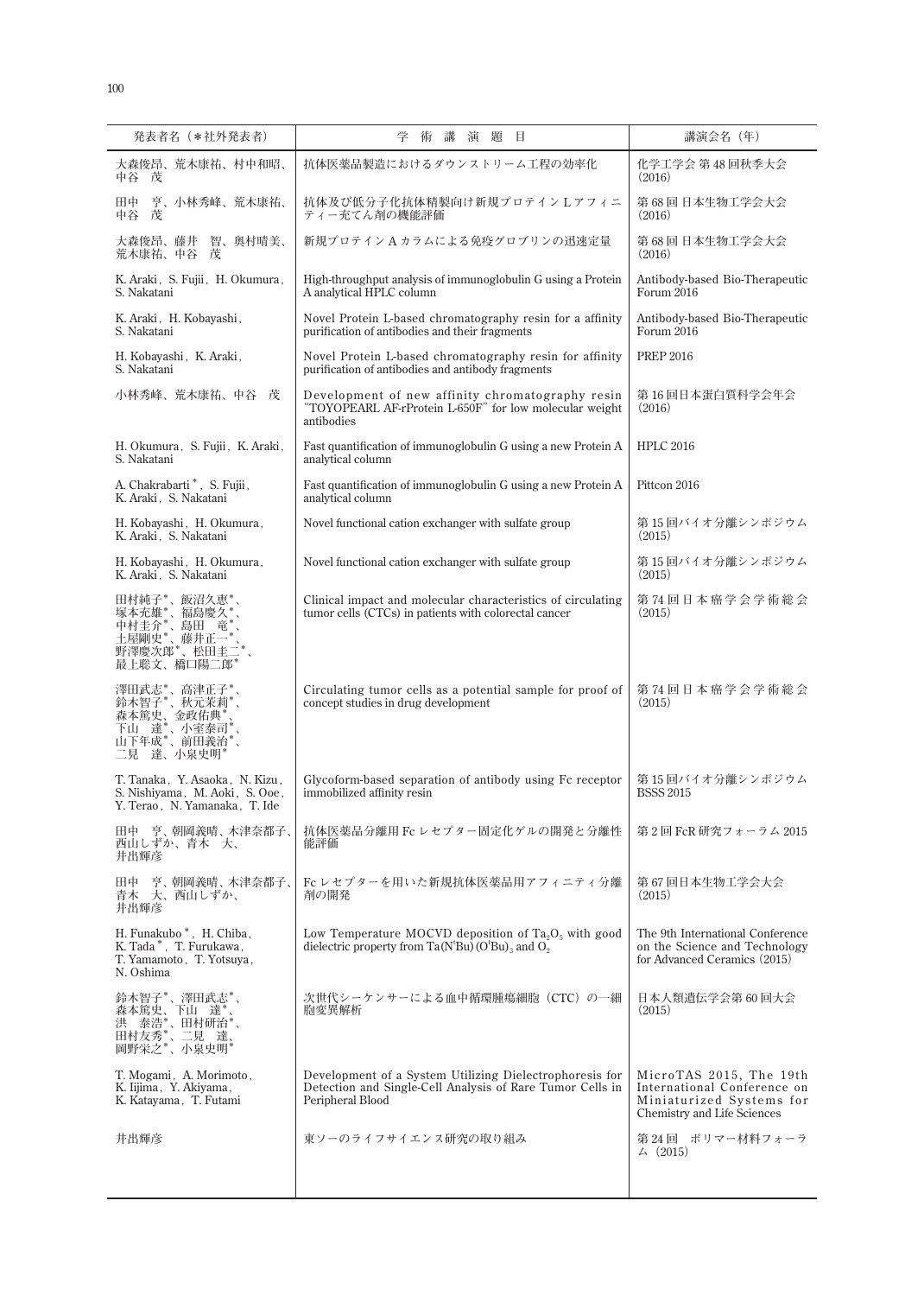| 発表者名(*社外発表者)                                                                                                                                                                                                                                                           | 学<br>術<br>講<br>演 題<br>目                                                                                                            | 講演会名(年)                                                                                 |
|------------------------------------------------------------------------------------------------------------------------------------------------------------------------------------------------------------------------------------------------------------------------|------------------------------------------------------------------------------------------------------------------------------------|-----------------------------------------------------------------------------------------|
| H. Chiba, K. Tokuhisa                                                                                                                                                                                                                                                  | Inorganic High Gas Barrier Films Deposited by PECVD Using<br>a Novel Precursor, TG-4E, for OLED Devices                            | The 22th International Display<br>Workshops (2015)                                      |
| H. Iinuma $^{\ast}$ , $\,$ J. Tamura $^{\ast}$ ,<br>M. Tsukamoto*, Y. Fukushima*<br>K. Nakamura *, R. Shimada *,<br>T. Tsuchiya*, K. Nozawa*,<br>S. Fujii *, Y. Hashiguchi *                                                                                           | Molecular and genomic characteristics of circulating tumor<br>cells (CTCs), and usefulness as biomarker for cancer patients        | 3rd International Conference<br>of Federation of Asian Clinical<br>Oncology (2015)      |
| 二見 達                                                                                                                                                                                                                                                                   | 誘電泳動による微細孔への細胞トラップ技術を利用した血中<br>循環がん細胞検出技術の開発                                                                                       | 第 18 回癌治療増感研究シンポジ<br>ウム (2016)                                                          |
| Y. Akiyama, A. Morimoto,<br>T. Mogami, K. Iijima,<br>K. Katayama, T. Futami,<br>K. Tamura *, M. Watanabe *,<br>T. Sawada <sup>*</sup> , Y. Koh <sup>*</sup> , F. Koizumi <sup>*</sup>                                                                                  | A novel dielectrophoretic entrapment of cells in a microwell for<br>detection and single cell analysis of circulating tumor cells  | The 10th ISMRC International<br>Symposium on Minimal Residual<br>Cancer $(2016)$        |
| 横山晟也*、召田雅実、倉持豪人<br>都甲 薫*、末益 崇*                                                                                                                                                                                                                                         | RF スパッタリング法による多結晶 BaSi2 薄膜の形成                                                                                                      | 第 63 回応用物理学会春季学術講<br>演会 (2016)                                                          |
| 秋山泰之                                                                                                                                                                                                                                                                   | 東ソーCTC検出技術の概要                                                                                                                      | 第1回 CTC 研究フォーラム<br>2016                                                                 |
| H. Chiba, K. Tokuhisa                                                                                                                                                                                                                                                  | Ultra-Thin Gas Barrier Films Deposited by PECVD Using a<br>Novel Precursor, TG-4E, for OLED Devices                                | Display Week 2016                                                                       |
| H. Funakubo*, H. Chiba,<br>M. Hirano*, K. Kawano,<br>N. Oshima                                                                                                                                                                                                         | Impact of Incubation Time on Deposition of Flat Ru Thin Film<br>on Various Kinds of Substrates at Different Temperature            | 7th International Symposium<br>on Control of Semiconductor<br>Interfaces (2016)         |
| $\begin{array}{ll} \text{T. Sawada}^*, & \text{A. Morimoto},\\ \text{Y. Okuma}^*, & \text{T. Yamashita}^*,\\ \text{S. Oyama}^*, & \text{H. Horio}^*,\\ \text{Y. Maeda}^*, & \text{T. Hishima}^*,\\ \text{T. Futami}, & \text{H. Minami}^*, \end{array}$<br>F. Koizumi* | Dielectrophoretic microwell array system for detection CTC in<br>cancer patients and single cell analysis of detected CTC.         | 第 14 回日本臨床腫瘍学会学術集<br>会 (2016)                                                           |
| Y. Terao, T. Tanaka,<br>N. Yamanaka, Y. Asaoka,<br>M. Aoki, S. Nishiyama, S. Ooe,<br>T. Ide                                                                                                                                                                            | Efficient Separation Of Antibodies Based On Their Glycan<br>Structures With Affinity Resin Coupling Engineered Fc<br>Receptor      | 29th International Symposium<br>on Preparative and Process<br>Chromatography (PREP2016) |
| H. Chiba, K. Tokuhisa                                                                                                                                                                                                                                                  | Investigation of Flexible Gas Barrier Film Properties Prepared<br>by PECVD on Various Substrates Using a Novel Precursor,<br>TG-4E | 2016 International Conference on<br><b>Flexible and Printed Electronics</b>             |
| 召田雅実、倉持豪人、高橋言緒*<br>清水三聡*                                                                                                                                                                                                                                               | 低酸素 GaN スパッタリングターゲットを用いた高結晶性<br>GaN 膜の作製                                                                                           | 第77回応用物理学会秋季学術講<br>演会 (2016)                                                            |
| 山中直紀、寺尾陽介、朝岡義晴、<br>青木 大、西山しずか、田中 亨、<br>大江正剛、井出輝彦                                                                                                                                                                                                                       | Fc レセプターを用いた抗体分析用アフィニティ分離剤によ<br>る糖鎖改変抗体の解析                                                                                         | 第 68 回 日本生物工学会大会<br>(2016)                                                              |
| 大橋知一、淺川哲夫、松山元気*、<br>佐野 誠*、鈴木俊光*、<br>三宅孝典*                                                                                                                                                                                                                              | ゼオライト触媒によるエチレンの芳香族化                                                                                                                | 第 24 回石油学会関西支部研究発<br>表会 (2015)                                                          |
| 田靡正雄、水上 誠*、<br>熊木大介*、時任静士*                                                                                                                                                                                                                                             | フレキシブル有機 EL ディスプレイ                                                                                                                 | プリンタブルエレクトロニクス<br>2016                                                                  |
| 田靡正雄、芝 健夫*、<br>熊木大介*、時任静士*                                                                                                                                                                                                                                             | 印刷で形成するフレキシブル有機 RFID 無線通信システム                                                                                                      | プリンタブルエレクトロニクス<br>2016                                                                  |
| 松浦 陽*、乗田翔平*、<br>福田 貴、熊木大介*、<br>時任静士*                                                                                                                                                                                                                                   | ブレンド半導体インクによる印刷銅電極を用いた有機 TFT<br>の高性能化                                                                                              | 第 63 回応用物理学会春季学術講<br>演会 (2016)                                                          |
| 菅野 亮*、関根智仁*、<br>福田憲二郎*、熊木大介*、<br>福田 貴、F.D.D. Santos*、<br>宮保 淳*、時任静士*                                                                                                                                                                                                   | 印刷 1T1C 型強誘電体メモリの有機トランジスタ駆動                                                                                                        | 第 63 回応用物理学会春季学術講<br>演会 (2016)                                                          |
| 山本英輝*、花村仁嗣*、<br>秋山映一*、蒲原隆夫、山田 悟、<br>今富伸哉、近藤 聡                                                                                                                                                                                                                          | 新規温度応答性ポリ (N- ビニルイミダゾリドン ) 誘導体の合<br>成と性質                                                                                           | 第 11 回相模ケイ素・材料フォー<br>$5\,\mathrm{\AA}$ (2016)                                           |
|                                                                                                                                                                                                                                                                        |                                                                                                                                    |                                                                                         |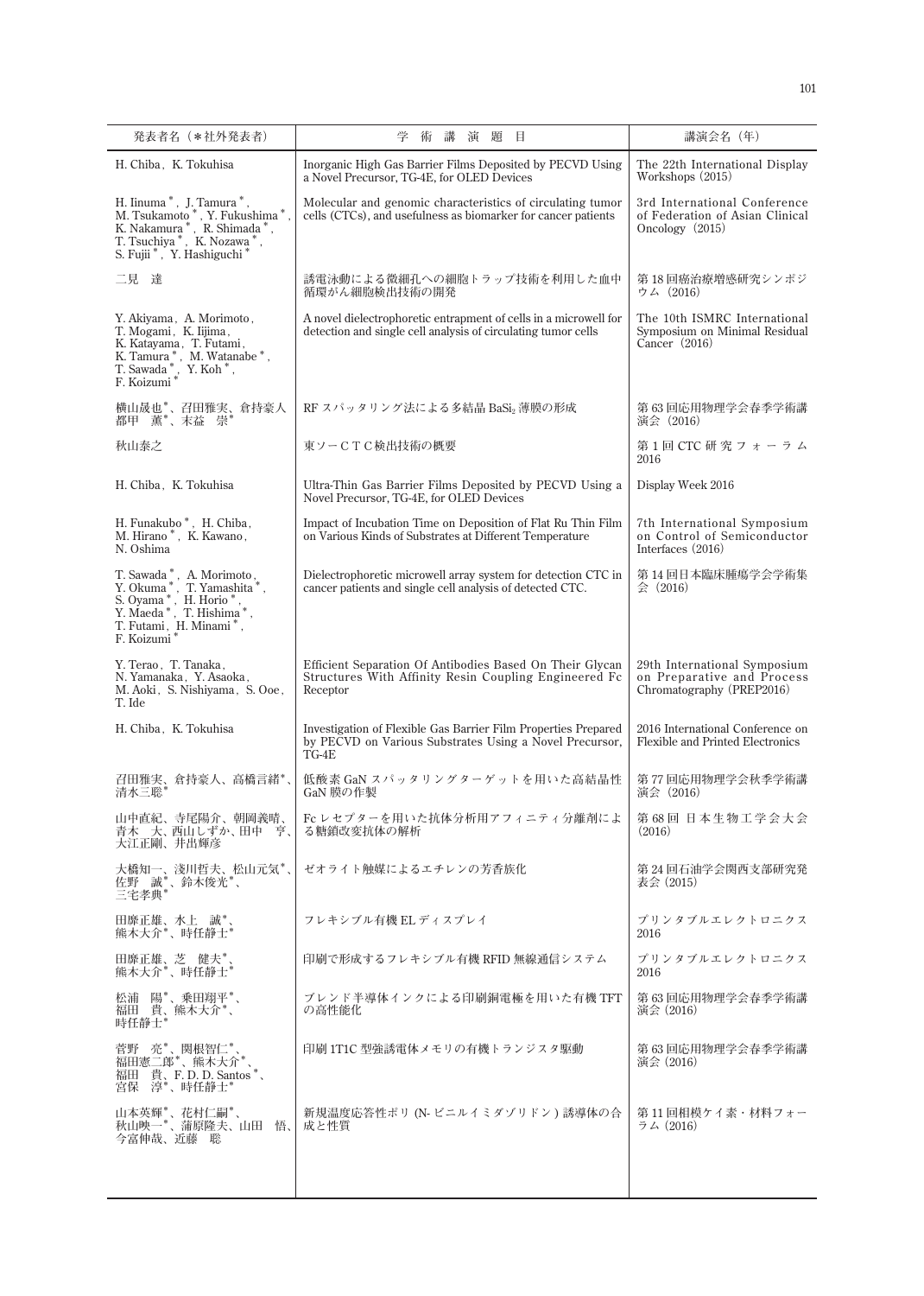| 発表者名(*社外発表者)                                                                                  | 講<br>演題目<br>学<br>術                                                                                                           | 講演会名 (年)                                                           |
|-----------------------------------------------------------------------------------------------|------------------------------------------------------------------------------------------------------------------------------|--------------------------------------------------------------------|
| 浅川哲夫、大橋知一、松山元気*、<br>佐野 誠*、鈴木俊光*、<br>三宅孝典*                                                     | Aromatization of ethylene with zeolite catalysts                                                                             | 6th international IUPAC<br>conference on green chemistry<br>(2016) |
| Y. Matsuura *, D. Kumaki *,<br>T. Fukuda, S. Tokito*                                          | Inkjet-printed Copper Electrodes using Photonic Sinteringand<br>their Application to Organic Thin-Film Transistor            | <b>International Conference Printed</b><br>Electronics (2016)      |
| R. Shiwaku *, Y. Takeda *,<br>T. Fukuda, K. Fukuda *, H. Matsui *, D. Kumaki *,<br>S. Tokito* | Printed low-voltage-operating organic inverter arrays<br>employing a small-molecule/polymer blend                            | <b>International Conference Printed</b><br>Electronics (2016)      |
| 松浦 陽*、塩飽 黎*、<br>福田 貴、熊木大介*、<br>時任静士                                                           | 印刷銅電極の表面状態と有機トランジスタの特性解析                                                                                                     | 第 77 回応用物理学会秋季学術講<br>演会 (2016)                                     |
| 嘉彦<br>森                                                                                       | エチレンのオキシ塩素化触媒における劣化要因の解析と寿命<br>予測への利用                                                                                        | 第118回触媒討論会 (2016)                                                  |
| 春成 武                                                                                          | 金属接合用 PPS について                                                                                                               | 第14回産官学接着若手フォーラ<br>$\angle (2015)$                                 |
| 山田倫弘*、川島朋裕*、<br>村上義信*、長尾雅行*、<br>尾崎 想、春成 武                                                     | PPS/CaCO <sub>3</sub> コンポジット絶縁材料の直流部分放電特性                                                                                    | 平成 27 年度電気・電子・情報<br>関係学会 東海支部連合大会<br>(2015)                        |
| 山田倫弘*、川島朋裕*、<br>村上義信*、長尾雅行*、<br>尾崎 想、春成 武                                                     | PPS/CaCO <sub>3</sub> コンポジット絶縁材料の直流部分放電特性                                                                                    | 平成 27年度電気学会 基礎·材<br>料・共通部門大会 (2015)                                |
| 成田千尋*、上原宏樹*、<br>山延 健*、若林保武、稲富<br>敬、<br>阿部成彦                                                   | In-situ analysis for melt drawing behaviors of metallocene and<br>Ziegler-catalyzed ultra-high molecular weight polyethylene | PACIFICHEM (2015)                                                  |
| 大嶽真都                                                                                          | 合わせガラス中間膜用メルセンの特性紹介                                                                                                          | 第七回高機能フィルム展 (2016)                                                 |
| 成田千尋*、上原宏樹*、<br>山延 健*、若林保武、稲富<br>敬、<br>阿部成彦、増永啓康'                                             | In-situ 計測から評価した超高分子量ポリエチレン融延伸挙動<br>に与える分子量分布の効果                                                                             | 群馬地区講演会<br>高分子学会<br>(2016)                                         |
| 上野雅樹*、成田千尋*、<br>上原宏樹*、山延健*、<br>若林保武、稲富 敬、阿部成彦                                                 | In-situ 計測から評価した超高分子量ポリエチレン融延伸挙動<br>に与える分子量分布の効果                                                                             | 第28回繊維学会年次大会(2016)                                                 |
| 上野雅樹*、成田千尋*、<br>上原宏樹*、山延 健*、<br>若林保武、稲富 敬、阿部成彦                                                | 超高分子量ポリエチレン溶融二軸延伸膜の多重結晶配向と分<br>子量分布の効果                                                                                       | 第 65 回高分子討論会 (2016)                                                |
| 廣田祐一郎                                                                                         | 排水 pH 安定化対策                                                                                                                  | 第111回ソーダ工業会西部地区<br>委員会(2015)                                       |
| 原口和久                                                                                          | 臭素の製造方法及び製品用途について                                                                                                            | 日本海水学会 海水資源・環境<br>セミナー(2016)                                       |
| 楢木祐介、有賀 耕                                                                                     | 新規アルミノシリケートの合成とその同定                                                                                                          | 第31回ゼオライト研究発表会<br>(2015)                                           |
| 髙田知佳*、津野地直*、<br>高光泰之、定金正洋*、<br>佐野庸治*                                                          | FAU ゼオライト水熱転換による CHA ゼオライトの高機能化                                                                                              | 第31回ゼオライト研究発表会<br>(2015)                                           |
| 山田大貴*、楢木祐介、<br>大久保達也*、脇原 徹*                                                                   | 粉砕・再結晶化法による AFX 型ゼオライトナノ粒子の作製<br>及びその応用                                                                                      | 第 31 回ゼオライト研究発表会<br>(2015)                                         |
| 山崎義貴*、津野地直*、<br>高光泰之、定金正洋*、<br>佐野庸治                                                           | テトラアルキルホスホニウムカチオンを構造規定剤かつリン<br>修飾剤として活用した小細孔径ゼオライトの高機能化                                                                      | 第31回ゼオライト研究発表会<br>(2015)                                           |
| 山崎義貴*、津野地直*、<br>高光泰之、定金正洋*、<br>佐野庸治*                                                          | テトラアルキルホスホニウムカチオンを構造規定剤かつリン<br>修飾剤として活用した小細孔径ゼオライトの高機能化                                                                      | 2015 日本化学会中国四国支部大<br>$\Leftrightarrow$ (2015)                      |
| 高田知佳*、津野地直*、<br>高光泰之、定金正洋*、<br>佐野庸治*                                                          | FAU ゼオライト水熱転換による CHA ゼオライトの高機能化                                                                                              | 2015 日本化学会中国四国支部大<br>$\Leftrightarrow$ (2015)                      |
| 松井光二                                                                                          | <b> 巌しい環境下で使用可能な高耐久性ジルコニアの開発</b>                                                                                             | 第 30 回 JFCA テクノフェスタ<br>(2016)                                      |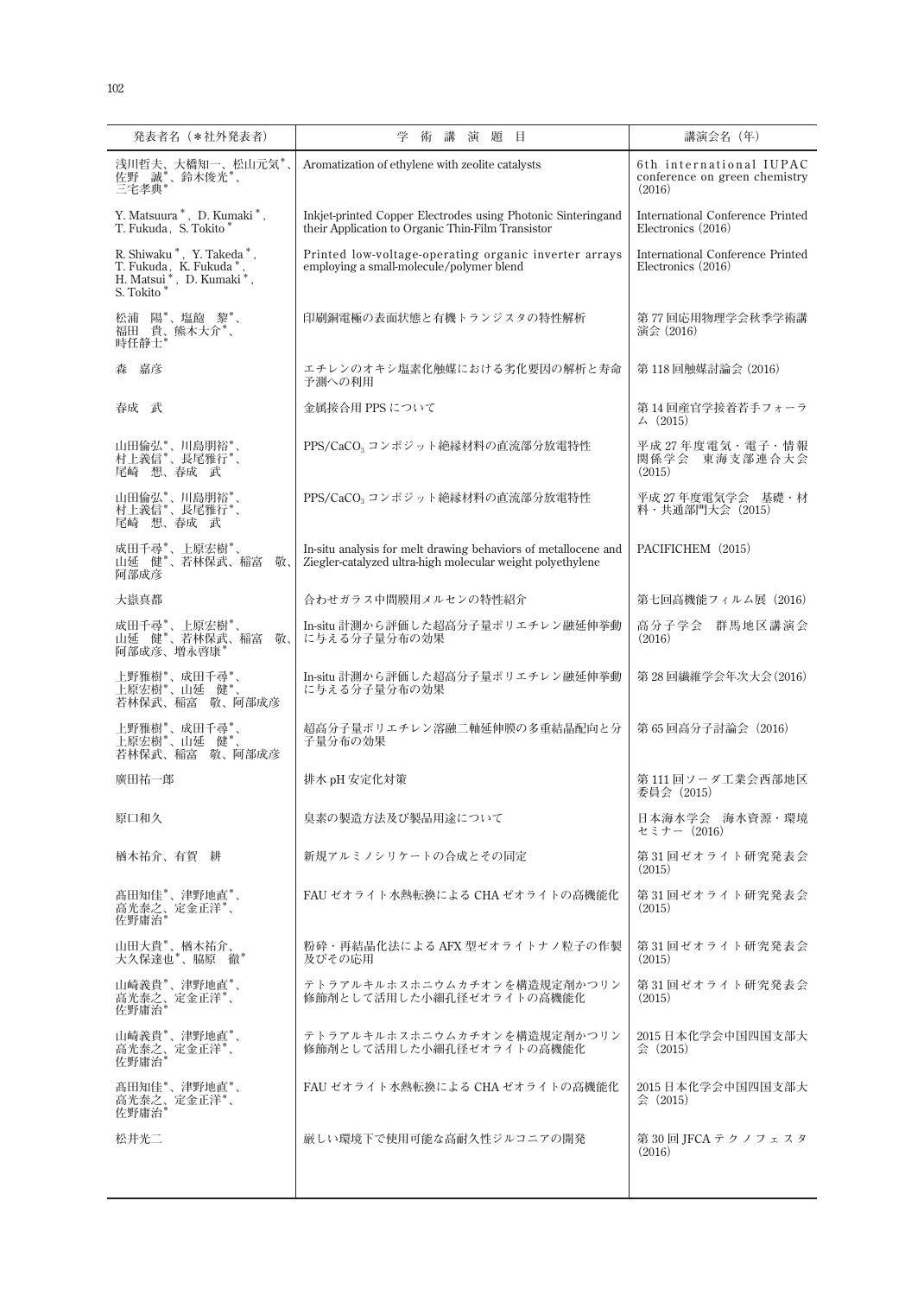| 発表者名 (*社外発表者)                                                                                                                   | 学 術<br>講<br>演題目                                                                                                                                                     | 講演会名 (年)                                                                                                          |
|---------------------------------------------------------------------------------------------------------------------------------|---------------------------------------------------------------------------------------------------------------------------------------------------------------------|-------------------------------------------------------------------------------------------------------------------|
| 髙橋亮平                                                                                                                            | Novel Reactive Catalyst for Low-Emission Flexible<br>Polyurethane Foams                                                                                             | 2015 Polyurethanes Technical<br>Conference                                                                        |
| 垣内友太朗*、山崎義貴*、<br>津野地直*、高光泰之、<br>定金正洋*、佐野庸治*                                                                                     | 二成分混合テンプレートを用いたリン修飾 AEI ゼオライト<br>の直接合成とその NH <sub>3</sub> -SCR 活性                                                                                                   | 第117回触媒討論会 (2016)                                                                                                 |
| 髙田知佳*、津野地直*、<br>高光泰之、定金正洋*、佐野庸治                                                                                                 | ゼオライト水熱転換法による CHA ゼオライトへの種々の金<br>属の導入とその物性                                                                                                                          | 第117回触媒討論会 (2016)                                                                                                 |
| H. Yamada, S. Yoshida,<br>W. Kobayashi, S. Hirano                                                                               | Nano-rod pentasil zeolite as highly active and long-lived<br>catalyst for conversion of tetralin to aromatics                                                       | 16th International Congress on<br>Catalysis (2016)                                                                |
| Y. Yamasaki *, N. Tsunoji *,<br>Y. Takamitsu, M. Sadakane*,<br>T. Sano*                                                         | Synthesis of phosphorus-modified small-pore zeolites utilizing<br>tetraalkyl phosphonium cations as both structure-directing and<br>phosphorous modification agents | 第 18 回国際 ゼオライト学会<br>(2016)                                                                                        |
| Y. Yamasaki*, N. Tsunoji*,<br>Y. Takamitsu, M. Sadakane*,<br>T. Sano*                                                           | Nanosized CHA zeolite with high thermal/hydrothermal<br>stability derived from hydrothermal conversion of FAU zeolite                                               | 第18回国際ゼオライト学会<br>(2016)                                                                                           |
| 瀬底祐介                                                                                                                            | RZETA-New Amine Catalyst for Polyurethane with Low Amine<br>Emission                                                                                                | 2015 環太平洋国際化学会議                                                                                                   |
| 瀬底祐介                                                                                                                            | エチレンアミンを原料としたカチオン性ジェミニ型界面活性<br>剤の合成と水溶液物性                                                                                                                           | 日本油化学会第 55 回年会 (2016)                                                                                             |
| 瀬底祐介、徳本勝美                                                                                                                       | The Impact of Amine Catalyst in Hydrohaloolefin Blown Rigid<br>Polyurethane Foam Systems                                                                            | 2016 Polyurethanes Technical<br>Conference                                                                        |
| H. Yamada $^*$ , Y. Naraki, T. Okubo $^*$ , T. Wakihara $^*$                                                                    | Downsizing AFX Zeolite Crystals to Nanoscale by Postmilling-<br>Recrystallization Method and thier Applications as Ion-<br>exchangers                               | 6th International Symposium<br>of Advanced Micro- and<br>Mesoporous Materials (2015)                              |
| N. Morisaki*, H. Yoshida*,<br>K. Matsui, T. Tokunaga*<br>K. Sasaki*, T. Yamamoto*                                               | New synthesis method of zirconium oxynitride using electric<br>fields                                                                                               | The 5th International Symposium<br>on Advanced Microscopy and<br>Theoretical Calculations (AMTC-<br>$5)$ $(2016)$ |
| H. Fujiwara, T. Suzuki, H. Kiso                                                                                                 | Polyurethane Foams with Reduced Odour and VOC Emissions                                                                                                             | 18th Workshop Odour and<br>Emissions of Plastic Materials<br>(2016)                                               |
| 藤原裕志                                                                                                                            | ポリウレタンフォーム製造におけるアミンエミッションフ<br>リー触媒の適用・効果とその評価                                                                                                                       | (芳香族) アミン規制への企業対<br>応, 試験評価の進め方 (2016)                                                                            |
| 野村昂生、鈴木孝生、柳瀬<br>学                                                                                                               | RZETA 一環境対応型ウレタン発泡触媒ー                                                                                                                                               | IACI / GSC シンポジウム(2016)                                                                                           |
| 三浦比呂志、末次和正                                                                                                                      | 電解二酸化マンガン結晶形成に及ぼす電解因子の影響                                                                                                                                            | 第53回化学関連支部合同九州大<br>会 (2016)                                                                                       |
| D. Kim <sup>*</sup> , L. Zhao <sup>*</sup> , K. Inada <sup>*</sup> ,<br>T. Komino*, N. Matsumoto,<br>J. Ribierre *, C. Adachi * | Highly Efficient Organic Light-emitting Diodes with<br>Horizontally Oriented Thermally-activated Delayed<br><b>Fluorescence Emitters</b>                            | KJF International Conference on<br>Organic Materials for Electronics<br>and Photonics (2016)                      |
| 松井光二、中村和人*。<br>吉田英弘*、熊本明仁*、<br>幾原雄一*                                                                                            | $Y_2O_3$ 安定化 ZrO <sub>2</sub> の低温劣化: Al <sub>2</sub> O <sub>3</sub> ドープ効果                                                                                           | 日本セラミックス協会 第29回<br>秋季シンポジウム (2016)                                                                                |
| Y. Naraki, K. Ariga                                                                                                             | ZTS-1: Novel intergrowth zeolite with AFX/CHA structure                                                                                                             | 18th International Zeolite<br>Conference (2016)                                                                   |
| Y. Takamitsu, S. Yoshida,<br>K. Ariga                                                                                           | Zeolites for environmental applications                                                                                                                             | 3rd International conference on<br>engineering technology $(2016)$                                                |
| 船瀬菜摘*、髙田知佳*、<br>高光泰之、津野地直*、<br>定金正洋*、佐野庸治*                                                                                      | FAU ゼオライト水熱転換法による Ti 導入 AEI ゼオライトの<br>調製と NOx の選択的触媒還元反応における活性評価                                                                                                    | 第118回触媒討論会 (2016)                                                                                                 |
| 垣内友太朗*、山崎義貴*、<br>津野地直*、高光泰之、<br>定金正洋*、佐野庸治*                                                                                     | 二成分混合テンプレートを用いたリン修飾 AEI ゼオライト<br>触媒の開発とその NH <sub>3</sub> -SCR 活性                                                                                                   | 第118回触媒討論会 (2016)                                                                                                 |
| 宮田 寛                                                                                                                            | ポリウレタンの基礎と応用                                                                                                                                                        | 平成 27 年度特許庁技術研修<br>(2015)                                                                                         |
| 高取永一                                                                                                                            | 工業用ポリマーの GPC 測定における分子サイズについて                                                                                                                                        | 成形加工シンポジア '15 (2015)                                                                                              |
| 香川信之                                                                                                                            | HPLC 法を用いた共重合体の組成分布解析                                                                                                                                               | 高分子分析研究懇談会第383回<br>例会 (2016)                                                                                      |